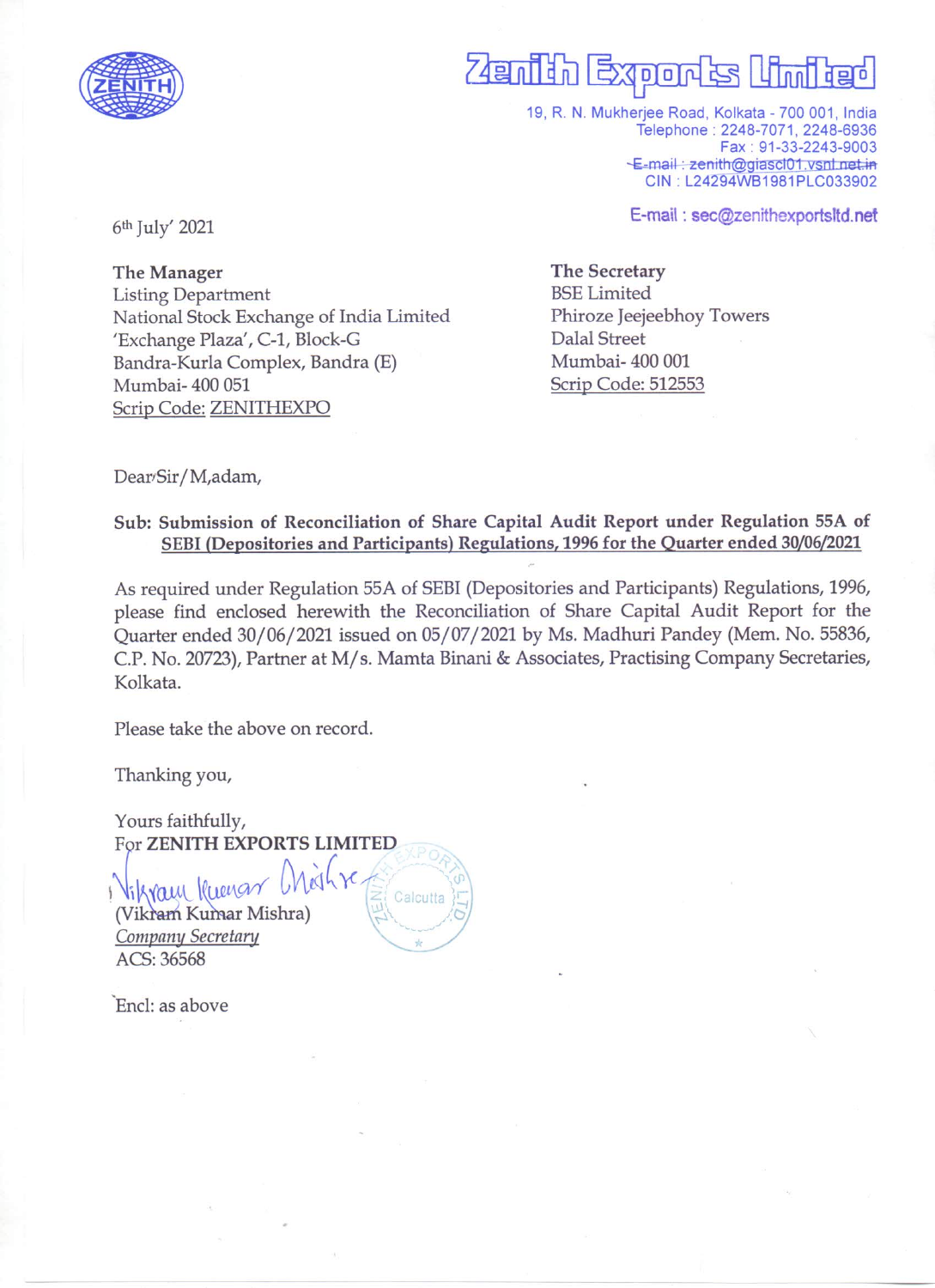

Mr. Vikram Kumar Mishra Zenith Exports Limited 19 R.N. Mukherjee Road Kolkata 700001

#### **Sub: Reconciliation of Share Capital Audit for the quarter ended June, 2021**

Dear Sir,

Please find enclosed herewith Reconciliation of Share Capital Audit of Zenith Exports Limited for the quarter ended June, 2021.

Enclosed herewith one copy of Reconciliation of Share Capital Audit for each of the following:

- 1. National Stock Exchange of India Limited
- 2. Bombay Stock Exchange Limited
- 3. Zenith Exports Limited

We value your patronage and are committed to provide you best in class services

Thanking you

Yours Faithfully

Mamta Binani & Associates Practicing Company Secretaries

Madhuri CS Madhuri Pandey Partner

CP No.: 20723 Membership No: A55836

Place: Kolkata Date: 05.07.2021



2, Hare Street, 2nd Floor, Nicco House, Kolkata 700001, West Bengal, India

E: mamtabinaniandassociates@gmail.com. W: www.mamtabinaniandassociates.com

P: 033 2213 2045, 4004 1650; M: 98310 99551; Follow me on  $\left[\right]$  in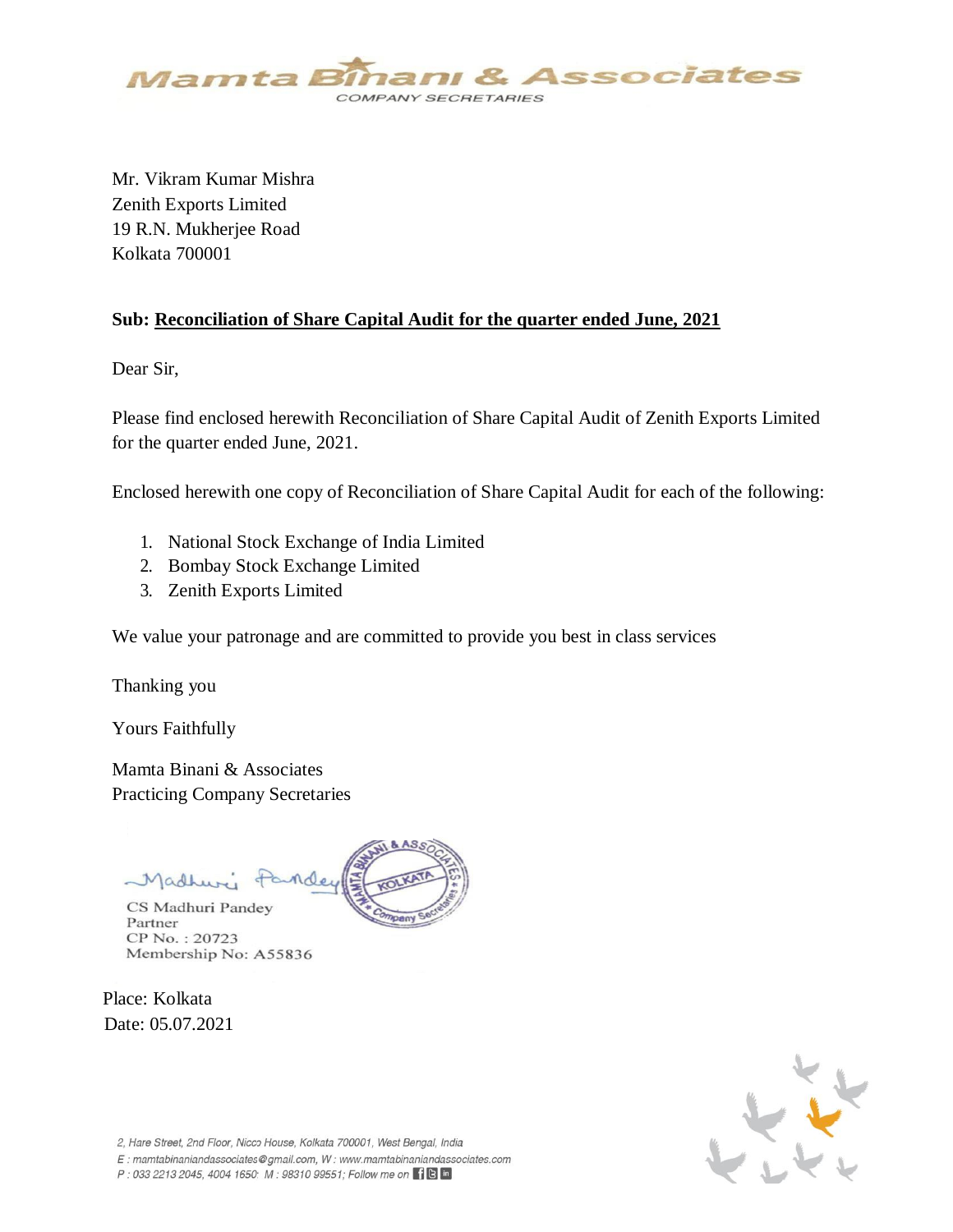

 The Secretary National Stock Exchange of India Limited Exchange Plaza Plot No. C/1, G Block Bandra Kurla Complex Bandra (East) Mumbai 400051

The Secretary Bombay Stock Exchange Limited Phiroze Jeejeebhoy Towers,  $17<sup>th</sup>$  Floor Dalal Street, Mumbai 400001

#### **Sub: Reconciliation of Share Capital Audit for the quarter ended June, 2021**

I have verified and checked the books, papers and other documents of Zenith Exports Limited having its registered office at 19, R.N. Mukherjee Road, Kolkata 700001 in relation to the Reconciliation of Share Capital Audit and the report in the format prescribed, duly certified, is enclosed herewith for the quarter ended June, 2021 for your record.

Mamta Binani & Associates Practicing Company Secretaries



Partner CP No.: 20723 Membership No: A55836

Place: Kolkata Date: 05.07.2021



2, Hare Street, 2nd Floor, Nicco House, Kolkata 700001, West Bengal, India

E: mamtabinaniandassociates@gmail.com. W: www.mamtabinaniandassociates.com

P: 033 2213 2045, 4004 1650; M: 98310 99551; Follow me on F B in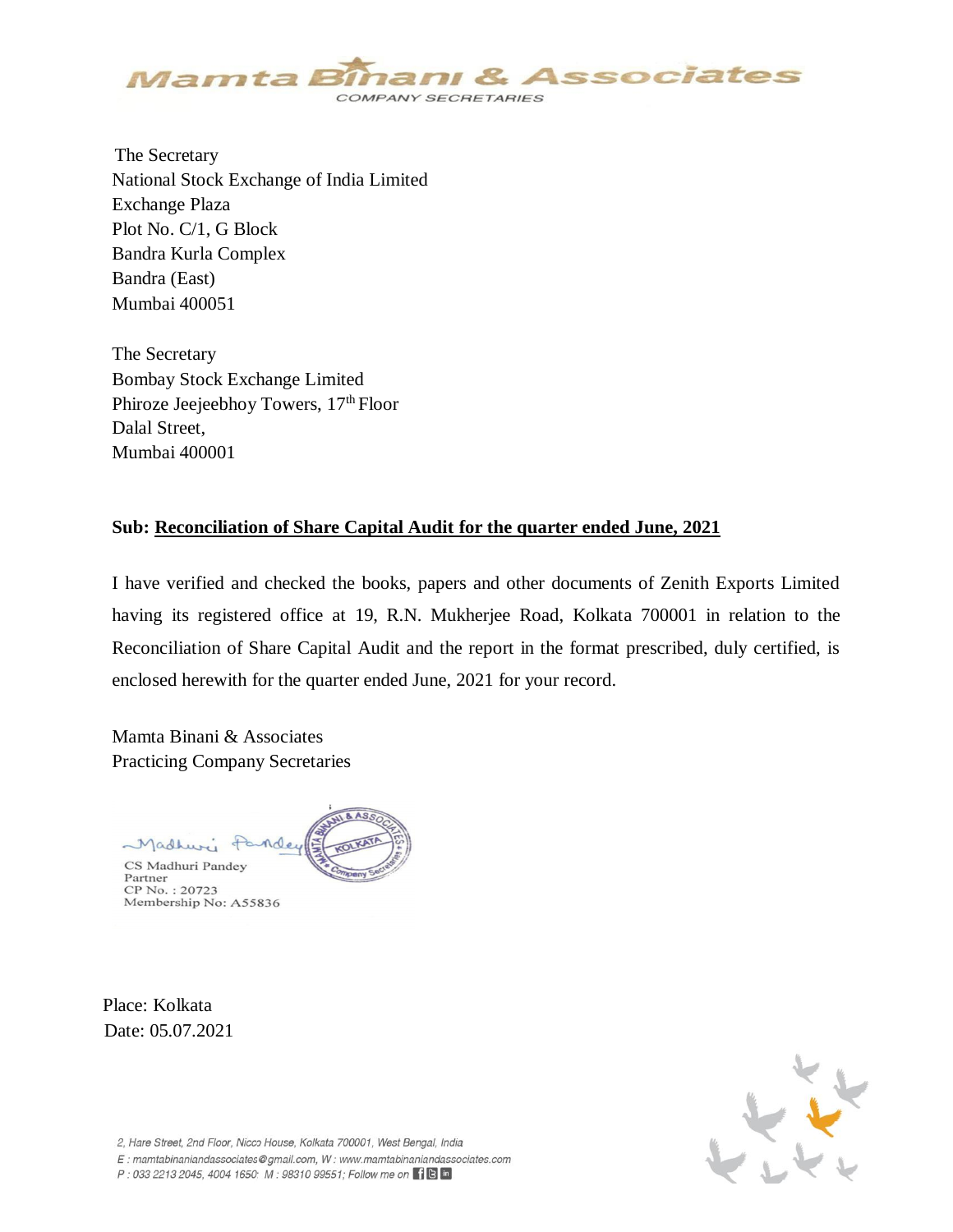

## **RECONCILIATION OF SHARE CAPITAL AUDIT**

|    | 1. For Quarter Ended                                                         | : June, 2021                                                                     |                           |  |  |
|----|------------------------------------------------------------------------------|----------------------------------------------------------------------------------|---------------------------|--|--|
|    | 2. ISIN                                                                      | : INE 058B01018                                                                  |                           |  |  |
|    | 3. Face Value                                                                | : Rs.10.00 each                                                                  |                           |  |  |
|    | 4. Name of the Company                                                       | : ZENITH EXPORTS LIMITED                                                         |                           |  |  |
|    | 5. Registered Office Address                                                 | :19 R.N. Mukherjee Road, Kolkata 700001                                          |                           |  |  |
| 6. | Correspondence Address                                                       | :19 R.N. Mukherjee Road, Kolkata 700001                                          |                           |  |  |
| 7. | Telephone and Fax Nos.                                                       | : Tel no.: 033 2248 7071<br>Fax no.: 033 2243 9003                               |                           |  |  |
|    | 8. E-mail address                                                            | : sec@zenithexportsltd.net                                                       |                           |  |  |
|    | 9. Names of the Stock Exchanges where<br>The Company's securities are listed | :1. National Stock Exchange of India Limited<br>2. Bombay Stock Exchange Limited |                           |  |  |
|    |                                                                              | Number of shares                                                                 | % of Total Issued capital |  |  |
|    | 10. Issued Capital                                                           | : 5396250                                                                        | 100                       |  |  |
|    | 11. Listed Capital (Exchange Wise)<br>(as per Company records)               | : 5396250                                                                        | 100                       |  |  |
|    | 12. Held in dematerialized form in CDSL                                      | : 98384                                                                          | 1.82                      |  |  |
|    | 13. Held in dematerialized form in NSDL                                      | : 5266251                                                                        | 97.59                     |  |  |
|    | 14. Physical                                                                 | : 31615                                                                          | 0.59                      |  |  |
|    | 15. Total Number of Shares (12+13+14)                                        | : 5396250                                                                        | 100                       |  |  |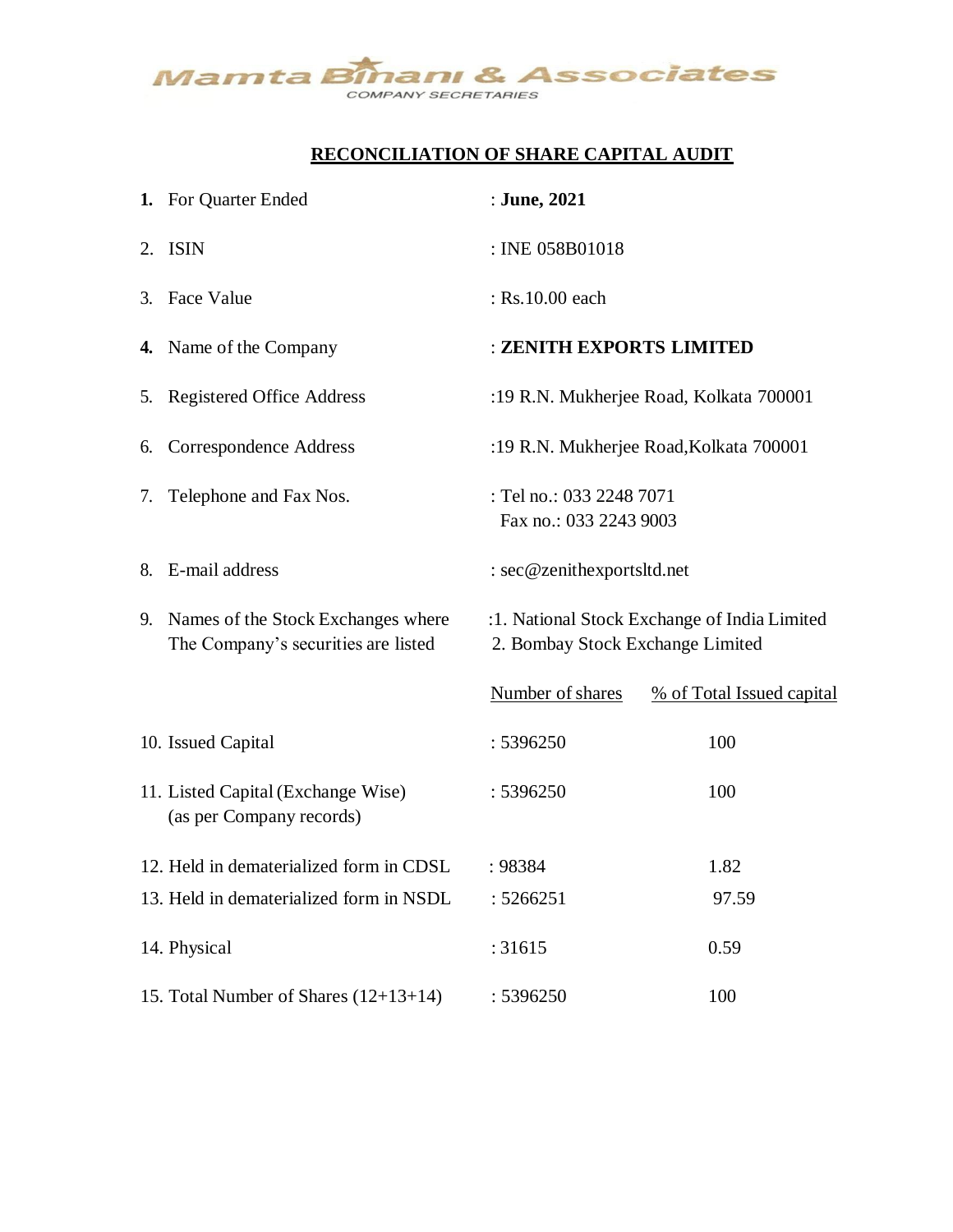

- 16. Reasons for difference, if any between : N.A. (10 & 11), (10&15) & (11 & 15)
- 17. Certifying the details in changes in share capital during the quarter under consideration as per Table below:

| Particulars* No. of | shares | Applied/<br><b>Not Applied</b> Stock<br>Listing | <b>Listed on</b><br><b>Exchanges</b><br>(specify<br>name) | Whether<br>intimated to<br><b>CDSL</b> | Whether<br>intimated<br>to NSDL | In Prin.<br>app.<br>pending<br>for listing<br>(specify names of S) |
|---------------------|--------|-------------------------------------------------|-----------------------------------------------------------|----------------------------------------|---------------------------------|--------------------------------------------------------------------|
| N.A                 | N.A    | N.A                                             | N.A                                                       | N.A                                    | N.A                             | N.A                                                                |

\* Rights, Bonus, Preferential Issue, ESOPs, Amalgamation, Conversion, Buyback, Capital Reduction, Forfeiture, Any other (to specify)

- 18. Register of Members is updated (Yes/ No) : Yes If not, updated up to which date
- 19. Reference to previous quarter with regards : N.A to excess dematerialized shares, if any
- 20. Has the Company resolved the matter :N.A. mentioned in point 19 above in the current quarter
- 21. Mention the total no. of request, if any,  $\therefore$  N.A Confirmed after 21 days and the total no. of requests beyond 21 days with the the reasons for delay

| Total No. of demat requests                              | No. of request No. of shares Reasons for delay |  |  |  |
|----------------------------------------------------------|------------------------------------------------|--|--|--|
| Confirmed after 21 days<br>Pending for more than 21 days |                                                |  |  |  |
| 22. Name, Telephone & Fax No. of the                     | :CS Vikram Kumar Mishra, Compliance officer    |  |  |  |

Compliance officer of the Company Tel no.: 033 2248 1638 Mobile no: +91 89105 39598